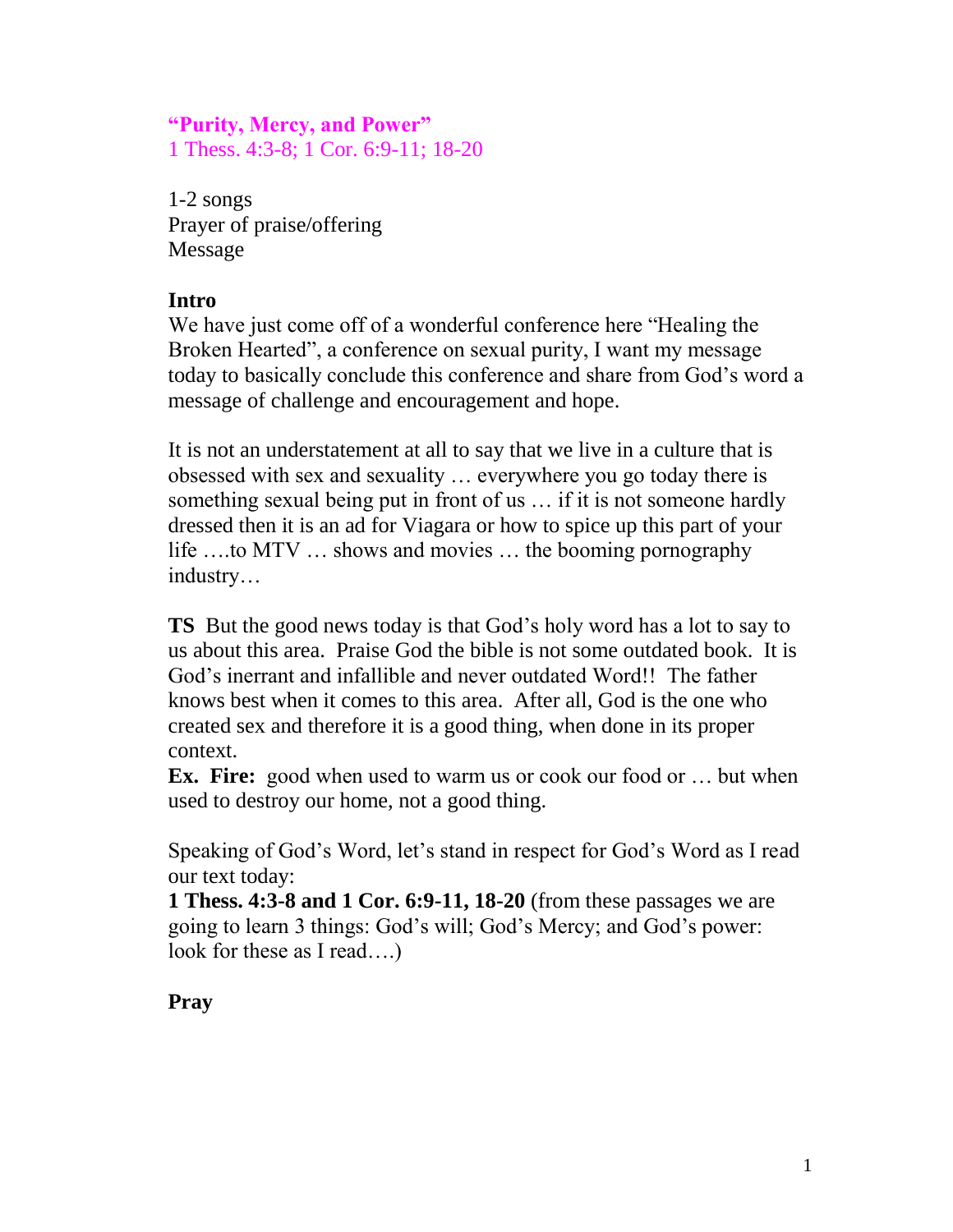1. **God's Will –** God the Father wants us to be holy and healthy*. "It is God's will that you should be sanctified: that you should avoid sexual immorality … live a holy life"* (1 Thess. 4:3, 7)

These passages and others call us to live a holy life, to be pure, to say no to temptation and to do the will of God.

**1 Thess. 4** this is God's will: sexual purity .. controlling your own body ... not taking advantage or defrauding another … v. 7 God did not call us to be impure but to live a holy life. Pretty clear!

**1 Cor. 6** lists some specific sins: sexual immorality (pornos = variety of sexual sins), adultery, homosexuality, prostitution … v. 18 sexual immorality being a unique sin…

why? Because it creates a soul tie and it is deeper than just a physical thing and because our bodies are a temple of the Holy Spirit and because marriage is such a sacred thing.

What defines sexual sin? any sexual activity outside of the holy bond between one man and one woman, whether that be premarital sex, adultery, homosexuality, or entertaining any sexual thoughts toward someone you are not married to.

The bible says:

**1 Peter 1** be holy for I am holy

**Ex. 20** thou shalt not commit adultery

**Hebr. 13** the marriage bed shall be undefiled

39 times the word **fornication** is used: sex outside of marriage

Lev 18:22 "Do not lie with a man as one lies with a woman; that is detestable.

**Mt. 5:28** said if you lust in your heart after someone it is adultery of the heart.

God calls us to live holy and He does this because He loves us and cares for us and wants to protect and provide for us. It is so important that you understand the father heart of God behind His commands and instructions and prohibitions. He gives guidelines because He cares for us. He says "NO" to certain things for good reasons. He is not a divine kill joy! **Ex.** Chainsaw for Sarah Beth – NO; eating chips and drinking pop all the time .. oh but Dad you are so restrictive.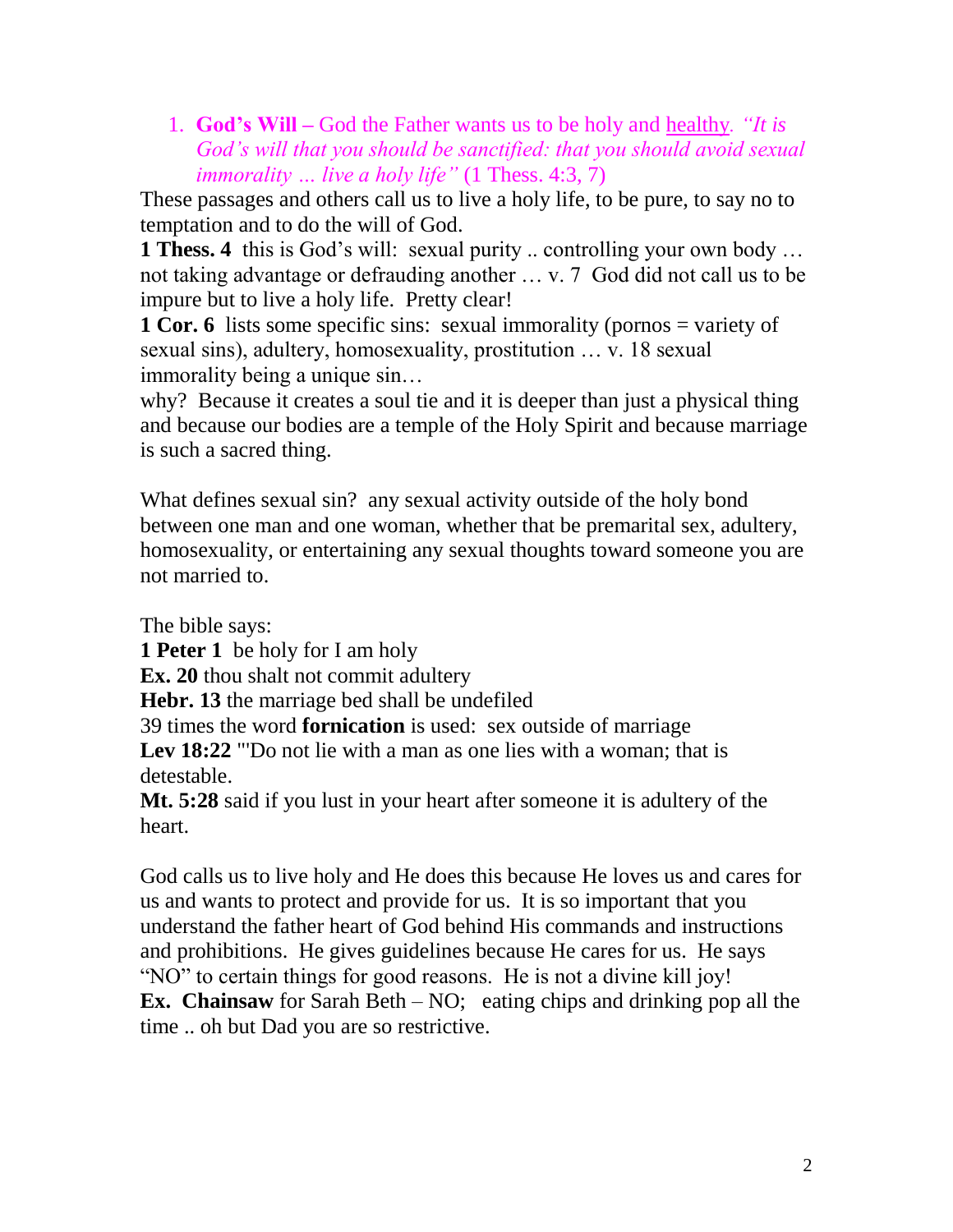God wants us to be holy in order to be healthy. He has our best interest at heart.

### **Jer. 29:11-13 ….**

When we follow God's Word and God's guidelines we protect ourselves from a lot of pain and hardship… we have heard that loud and clear in the testimonies the past month … God gives guidance to protect us and provide for us.

To protect us from the pain of a broken heart that comes when we prematurely bound to someone through sex and then have the relationship broken off… to protect us from all the physical issues with STDS … are STDs a Rom. 1 thing? stats …. Issue with homosexuality and giving blood….put the bible aside and you should still see that the homosexual lifestyle if not a healthy one…. Multiple partners, etc.

God's heart is that holiness leads to our ultimate joy and health.

Now, lest you think God is all about the "shalt nots" …. well in **1 Cor. 7** he says thou shalt ... be sure to have sex and have it regularly with your spouse. Meet each others' needs.

**Couples**: God wants sex to be practiced in the context of a marriage between one man and one woman. He wants it to be enjoyable and mutually satisfying. He wants it to help keep you united and close as a married couple, like glue. He wants you to feel loved and valued in the act. He wants to use it also to relieve stress and help fight diseases. I'm serious. This is documented in a recent article in Time.

### **Ex. Time article**

God wants you to meet the needs of your spouse, to be committed to your spouse in thought, word and deed so that the holy expression of sexuality will be glorifying to God and meaningful to the man and woman. This is God's will.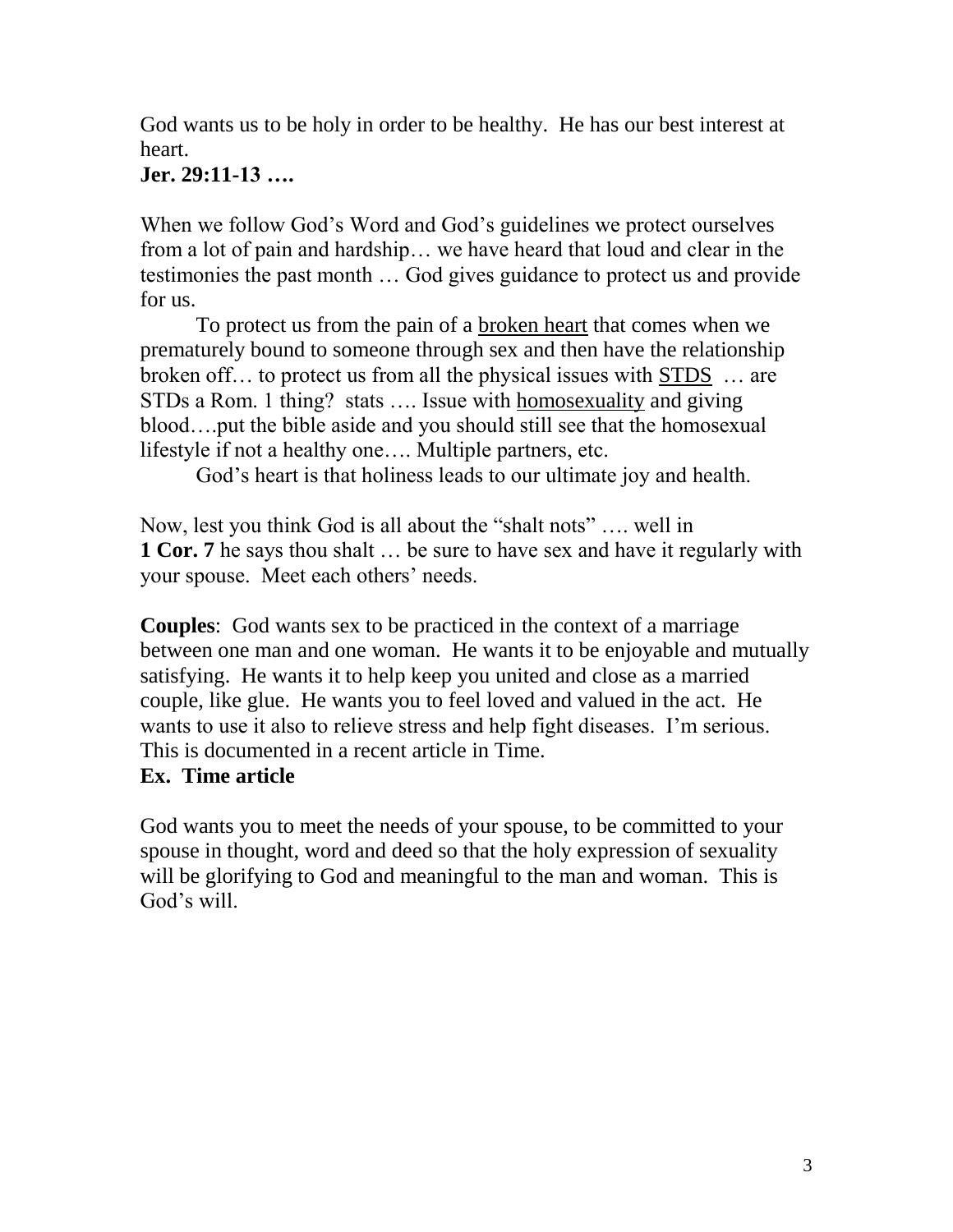**TS** What about when we don't follow God's Word and sin? And we all do. Is there hope then? There sure is:

**2. God's Mercy –** God the Son is willing to forgive our sin. *"But you were washed, you were sanctified, you were justified in the name of the Lord Jesus Christ"* (1 Cor. 6:11)

**1 Cor. 6:11** (it seems pretty hopeless until this verse and then we have hope!) ... washed by the cleansing power of Jesus (prop?), sanctified by the work of God's spirit, and justified (declared righteous) in the name of the Lord Jesus Christ. His blood, His suffering, His sacrifice given for us!!!

Passion: when you see the movie the Passion, you see that He went through all of that not due to the Romans or the Jews but due to my sin and yours! It is Mel Gibson's arm that nails Jesus because as the director he wanted to make the point that he nailed Jesus to the cross. And so did I and so did you.

# The Bible says:

**1 Peter 2:23-25** 23 When they hurled their insults at him, he did not retaliate; when he suffered, he made no threats. Instead, he entrusted himself to him who judges justly. 24 He himself bore our sins in his body on the tree, so that we might die to sins and live for righteousness; by his wounds you have been healed.

Aren't you glad today that our great God is not only holy and just but also loving and forgiving? The cross is about God's love and God's forgiveness. The blood of Jesus can take away all sin.

### **Eph 1:7-8**

7 In him we have redemption through his blood, the forgiveness of sins, in accordance with the riches of God's grace

### **Col 1:13-14**

13 For he has rescued us from the dominion of darkness and brought us into the kingdom of the Son he loves, 14 in whom we have redemption, the forgiveness of sins.

# **Heb 9:22**

22 In fact, the law requires that nearly everything be cleansed with blood, and without the shedding of blood there is no forgiveness.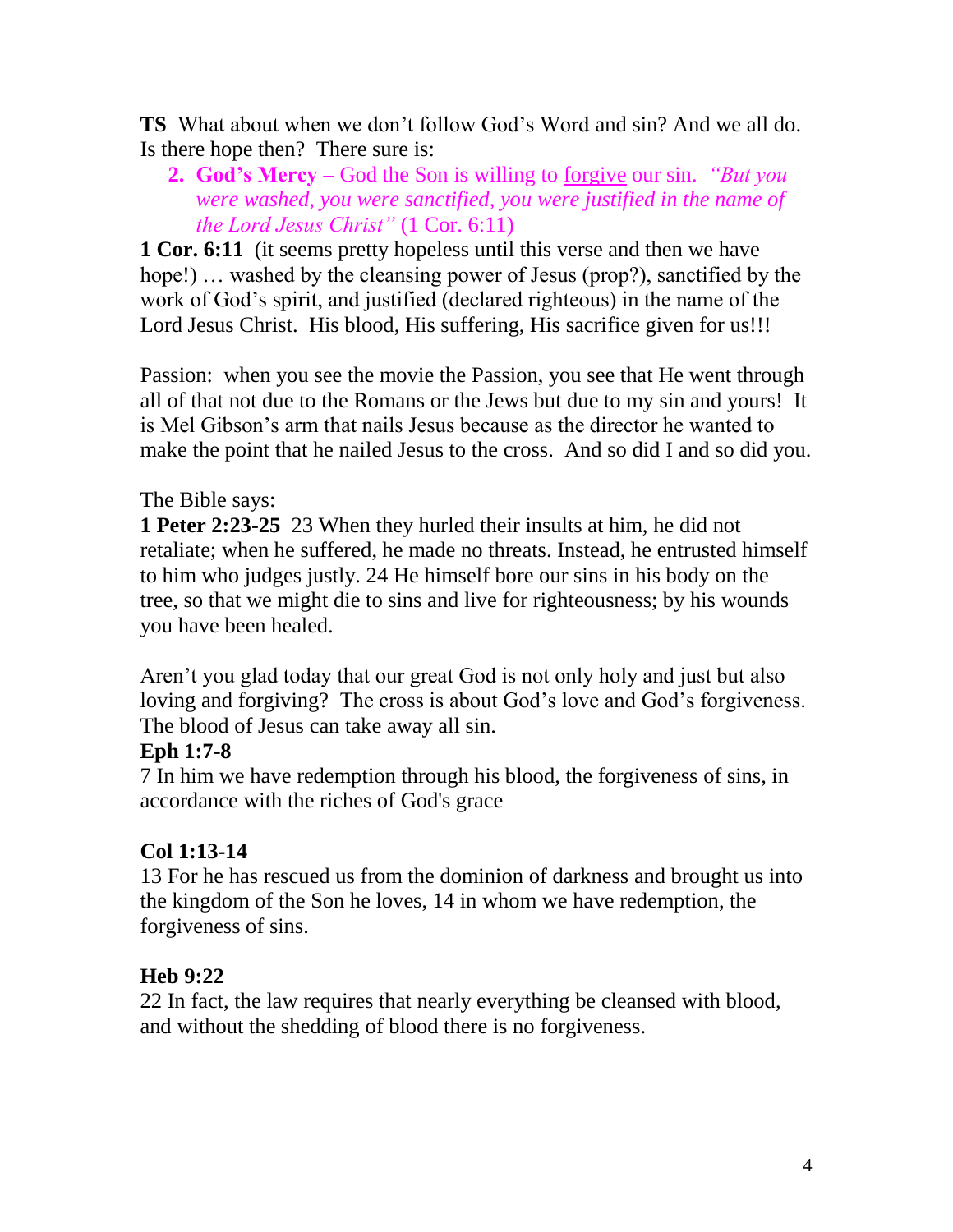#### **Acts 13:38-40**

38 "Therefore, my brothers, I want you to know that through Jesus the forgiveness of sins is proclaimed to you. 39 Through him everyone who believes is justified from everything you could not be justified from by the law of Moses.

Lam. 3 His mercies are new every morning, new every morning. **Ps. 103** says bless the Lord ... who forgives all your sins

When the **woman was caught in adultery**, Jesus forgive her and said go and sin no more.

When King **David** committed adultery God forgave and restored him, there were consequences yes, but also forgiveness and restoration! There will be consequences but there is also forgiveness.

God is holy and He is also loving and gracious and forgiving and merciful! The bible says:

**Prov. 28:13** If we hide sin and cover it up, we will not prosper. But if we come clean, admit it and turn from it, then we will find mercy.

**1 John 1:9** if we confess our sins, He is faithful and just to forgive us our sins and to cleanse us from all unrighteousness

**Appl**. So, maybe you are here today and you have some painful regrets in your life, some sins that you are very sorry for today. It still causes you pain to think about what you have done or are doing. Well, I am here to tell you based on God's word that if you bring those things to the cross, the blood of Jesus is able to take that sin away, whether it be adultery or pre-marital sex or pornography or abortion or homosexuality or lying or lustful thoughts or any sin. **The blood of Jesus Christ is powerful and sufficient and able to cleanse any and all sin!!!!** Sins you committed before receiving Christ as well as sins you have committed since receiving Christ.

Don't hide it or pretend it isn't there; don't try to cover it up. Don't sweep it under the rug, but rather **bring it out and hand it over to Jesus**!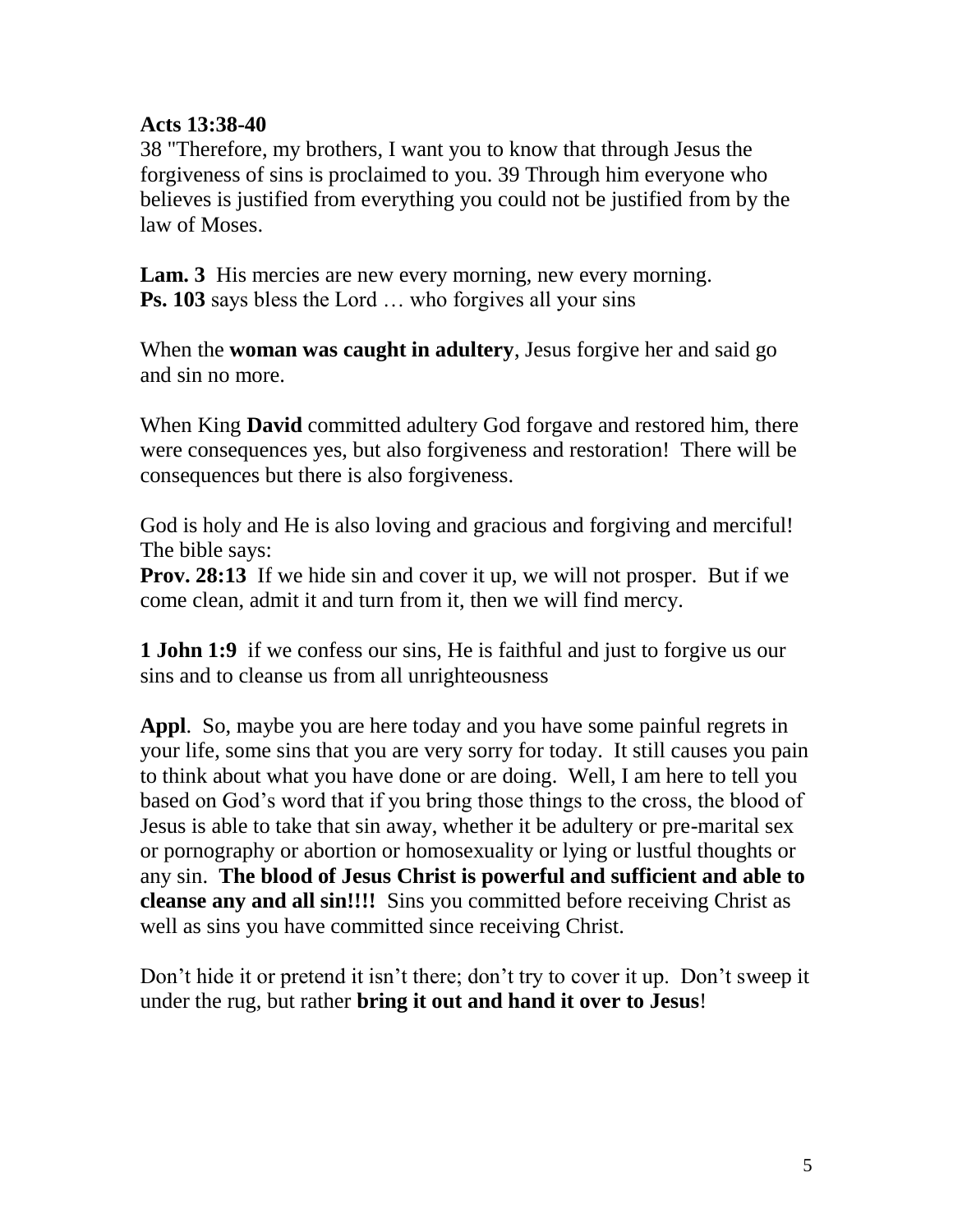(come down: what we will celebrate later this day – communion – is the greatest sacrifice ever made by the most holy man who ever lived (Jesus) for the deepest offense every committed: sin against God which we all have. Will you bring your sin right here so that God's mercy might flow to you? *(pray? Oh Lord God, pour out your mercy today…* **1 Cor. 6:11** 

------------------- Pause------------------

**TS** Notice the last phrase in **v. 11** "by the Spirit of our God" – this is very important. Forgiveness is great and leaves us feeling clean and all, but what about after we leave the cross? I mean, we bring the sin to the cross and receive the cleansing of the blood of Jesus, but what about when we leave the cross, are we just left to our own power and strength and resources to just try harder to do good? No, rather if we are a follower of Jesus then we have:

**3. God's Power –** God the Spirit is able to empower our lives. *"… by the Spirit of our God"* (1 Cor. 6:11)

This is so important so listen carefully: When you receive Jesus (and some of you are new Christians), what happens at that divine moment is that the Holy Spirit comes to live inside of you.

**Eph. 1:13** you were sealed with the HS until the day of redemption **Rom. 8:9** you have the same spirit that raised Christ from the dead living in you

The Holy Spirit is the power of God within you that enables you to live for Him. It is God's power in you that allows you to forsake that sin, say no to temptation, be healed of pain, and live in victory and obedience. Greater is He that is in you than that problem or sin or demon that you struggle with. And what you have to do is daily allow the HS in you to empower your life.

And that is why the Bible says to be filled with the Holy Spirit Acts 1:8 you shall receive power when the HS comes upon you **Eph. 5:18** don't be drunk with alcohol but be filled with Spirit. When one is drunk they are under the influence of the alcohol and behave in different ways. When we are filled with the HS we are to be under His influence and behave in holy ways.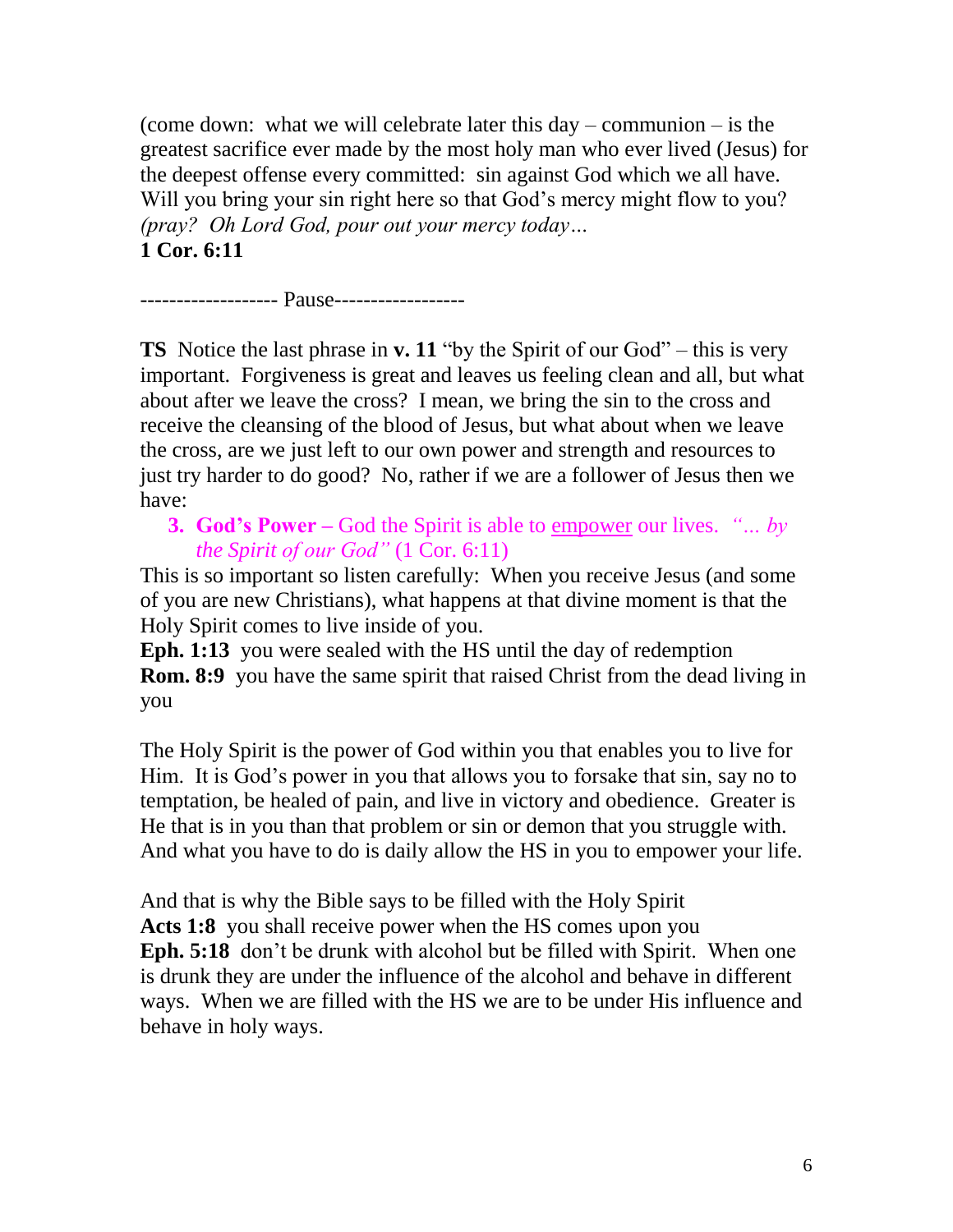#### Let me illustrate this for you:

**Ex. Flashlight and battery** (big one)… the flashlight represents your life … the battery is the HS, the power source. You have the battery in you, but are you allowing it to do its job? Is there corrosion blocking the power source? Is it turned on? You turn Him on by dealing with any points of blockage, by seeking Him, and by asking and depending on Him to empower your life every moment of every day! You are being tempted and you say, "HS, fill me, help me to say NO, empower me right now." You are about to lust in your heart, you turn your heart, quote the word of God and ask the HS to help you.

3 areas that I see His power helping us in:

### **1. Power to Live**

This is what I was just dealing with. We cannot live the Christian life in our own power, but praise God His power in us can enable us to do whatever we need to do.

# **2. Power to Heal**

What this means is that God wants to heal those areas in which we have needs or have sinned or still come back to plague us. Ask Him to heal you; have others pray over you to be healed; give Him that pain and ask Him to touch you with His power. Bring the burdens and hurts to God (prop: backpack) and receive a divine touch from God. **Ps. 34**

Healing is one of those divine acts in which there is no formula for but where we bring our pain to God, allow Him to show us what we need to do, and then cry out to Him for comfort and healing. He is able and willing!

### Finally,

### 3. **Power to Use**

What I mean here and I hope this really encourages some of you today is that if you allow God to forgive and heal you, He can use you in a mighty and effective way to touch others. There is no wasted sorrow when God is allowed to be in charge. Your sorrow and sin, though painful, can be redeemed in that you can minister to others.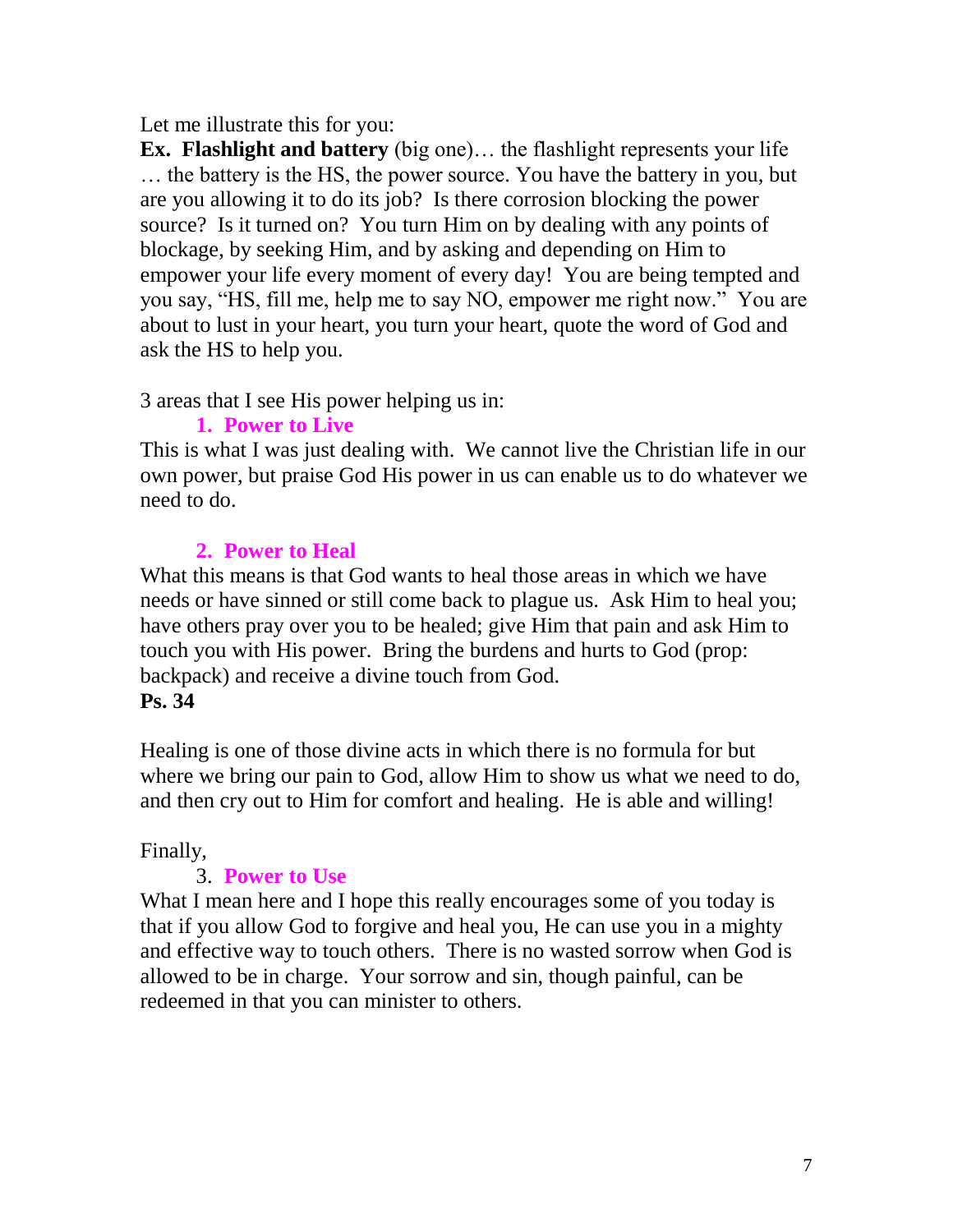**The best healers and helpers of others are often** *wounded healers.* What does this mean? Wounded healers are those who have been wounded by life, hurt by others, sinned, etc. but they have turned from those things and allowed God to do a mighty work in their life and then God does something that He is so good at: He redeems those things; He turns the negatives into positives; He uses us to minister to others who are in similar situations. Because you have been through

a divorce you can help others; because you have been

raped and healed, you can help others (Kristy Falck), because you have had

a terrible marriage, you can help others with their marital problems.

We see this in this church and we see this all through the bible:....Some of the greatest servants in the Bible came out of great sin: **David** committed adultery … **Paul** killed Christians …. **Peter** denied Jesus 3 times …. And yet they were all mightily used of God, but it was only because they allowed God into that sin and pain and turned from it!

**Appl**. So, whatever you are dealing with today, whatever you need to bring to the cross, whatever past or present sin you have, if you truly confess and forsake it you shall not only find mercy as Prov. 28:13 says but you will see God use you to touch and help others.

**2 Cor. 1** comforts us that we can comfort others.

**2 Cor. 4:7f** jars of clay ... that this all surpassing greatness is from God and not us.

#### **Conclusion**

Today we have learned of the Father's will, Jesus' blood of forgiveness and the Spirit's power. Challenging and encouraging, huh!

What is God saying to you today? He calls us to holiness; He extends mercy; and He supplies us with power!

### **Prayer**